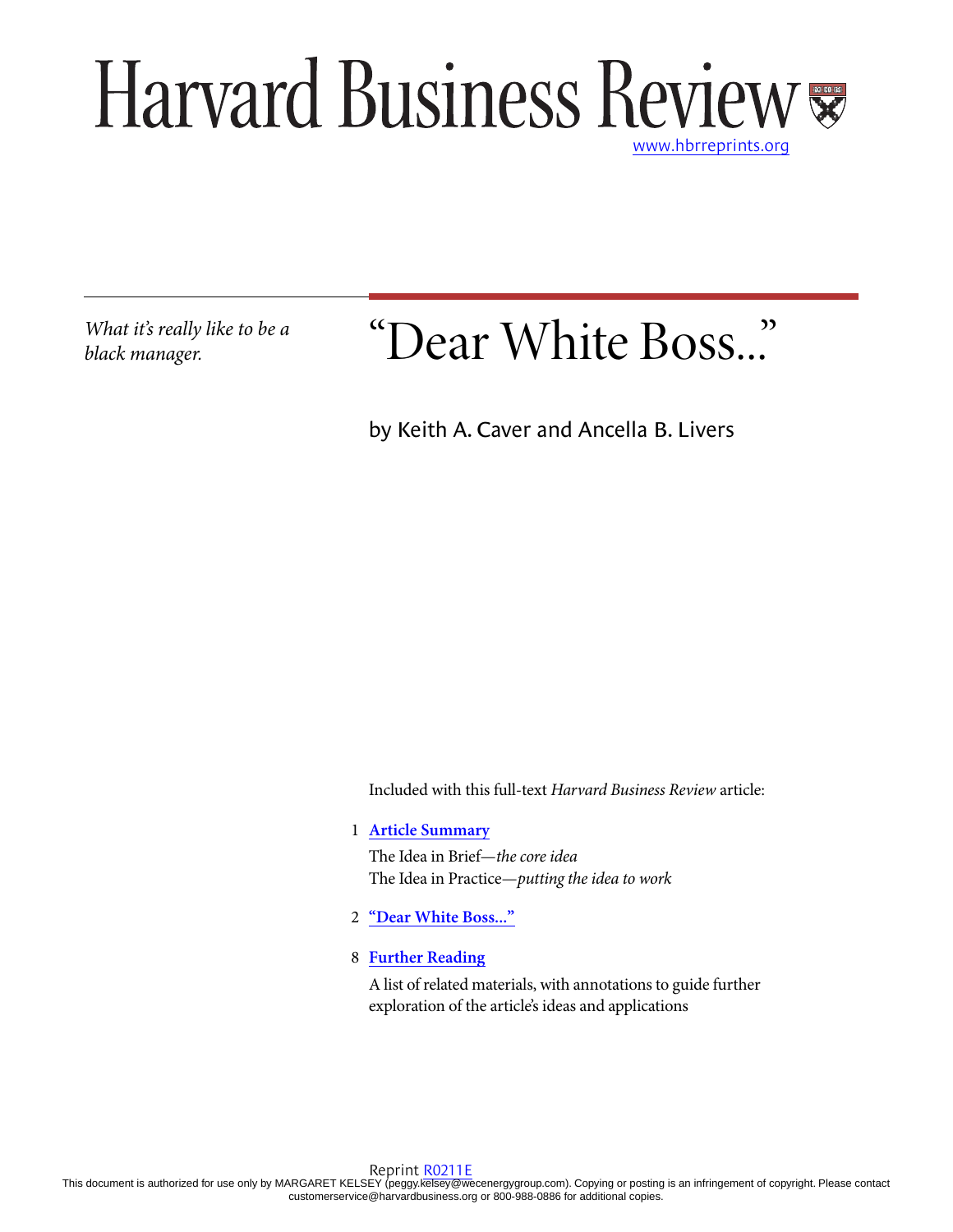<span id="page-1-0"></span>If your company's like most, it can ill afford to let talent slip away. Yet that's just what many firms are doing, owing to deepseated assumptions about race and a lack of awareness about how blacks' and whites' workplace experiences differ.

African-American managers often endure an atmosphere of tension, instability, and distrust. This miasma can become so demoralizing that many blacks lose their desire to do their best work—or simply quit.

This fictional letter—required reading for white executives—is based on the authors' work with hundreds of African-Americans. It explains how companies can disperse the miasma's destructive power—and maximize talented managers' contributions.

## **The Idea in Brief The Idea in Practice**

#### **THE MIASMA**

- **•** "I feel alienated." Many African-American managers suspect that whites can't see past blacks' skin color. Rather than valuing blacks' talents and accomplishments, white colleagues often expect them merely to explain other black employees' actions. Results? Alienation and a search for acceptance as valuable team members—in other companies.
- Example:

At a management retreat, a new, African-American VP of strategic planning meets key decision-makers. They express no interest in or respect for his business expertise. Ignoring his solid experience and track record, his peers ask him only what he thinks about some new diversity initiatives.

- **•** "I'm not sure you believe in me." White managers can have expectations for black employees that feel demeaning—and that limit blacks' ability and will to contribute.
- Example:

When a black marketing director hires a highly qualified African-American and promotes a talented black employee, his boss begins requesting progress reports he'd never needed when the team was mostly white. The message? "I expect your team's performance to drop." The team performs well, but worn out by the pressure to constantly defend them, the director resigns.

- **•** "I don't fully trust you." Many black managers experience mutual distrust with white colleagues. Doubtful that whites will support them if they make a mistake, they avoid fully contributing or taking needed risks.
- Example:

At a business dinner, an inebriated white manager tells his African-American colleague, "Blacks get too many breaks, and most of them aren't smart enough to be in executive positions." Now on guard, the black manager stops sharing information and avoids dealing with the white manager unless forced to. His on-the-job stress escalates.

### **DIFFERENCES MATTER**

Diverse teams make better decisions than homogeneous ones, are more creative, and handle complex challenges more effectively. For companies with global, multi-ethnic, and multi-racial customer bases, they also provide a competitive edge. Yet because many organizations manage differences poorly, they're failing to reap the benefits of diversity.

### **BUILDING AWARENESS**

To build awareness of the miasma—the first step to confronting complex racial attitudes and leveraging diversity—open a dialog about awkward, highly personal questions. Build a shared understanding and language for addressing communication lapses or conflicts promptly. Consider creating racially diverse "learning circles"—small groups who study difference in the workplace and meet to discuss ways to apply their insights to the company.

page 1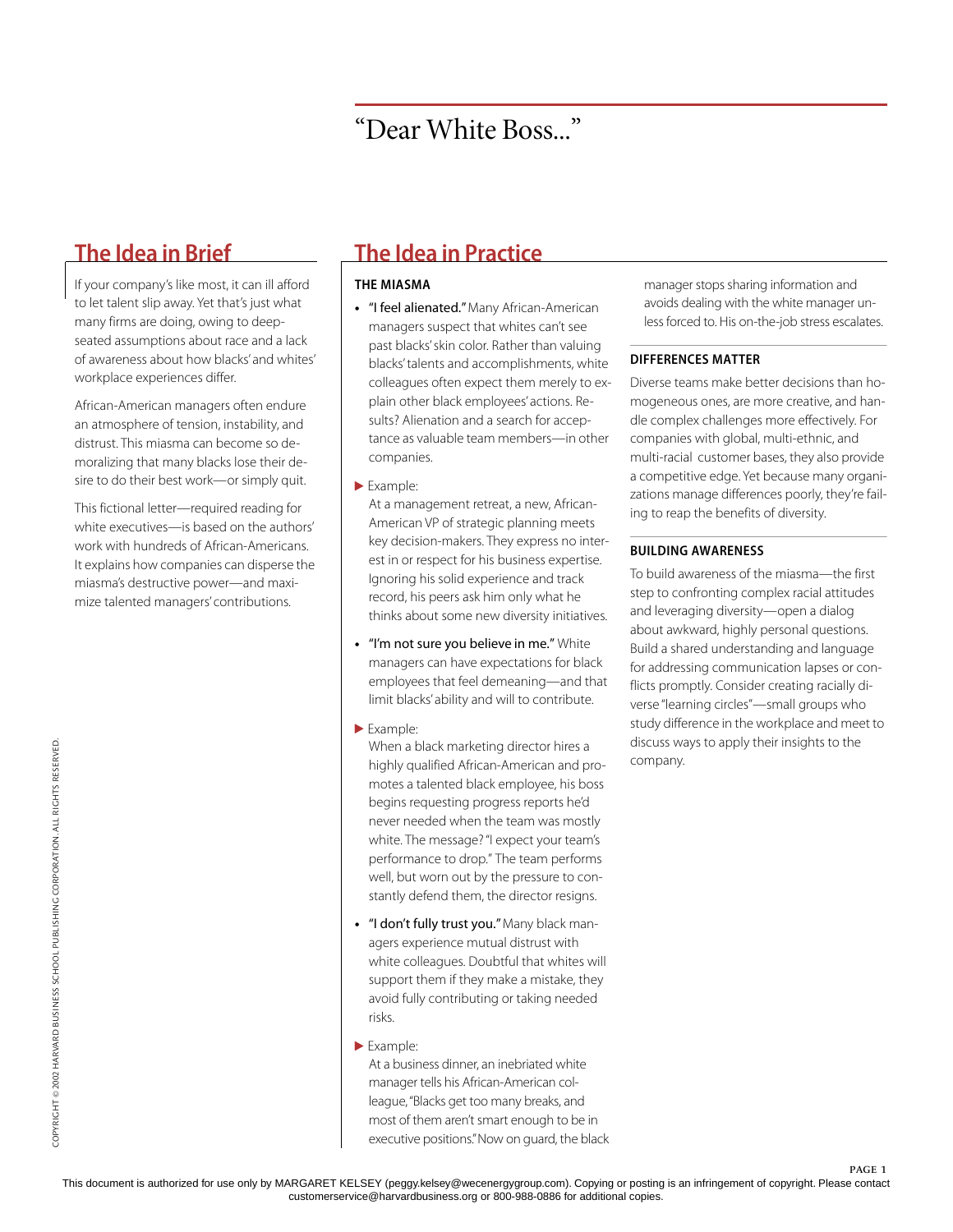## "Dear White Boss..."

### by Keith A. Caver and Ancella B. Livers

<span id="page-2-0"></span>It's easy to assume that other people experience the world the way we do. More specifically, it's very easy for white managers to assume that their colleagues of color face the same basic set of challenges they do. On one level that's true: The work itself is the same. African-American and other nonwhite managers have to make their numbers, motivate employees, hire and fire, and plan for the future. But on another level, these managers frequently contend with an atmosphere of tension, instability, and distrust that can be so frustrating they lose the desire to contribute fully or do their best work; they may even drop out altogether. Their white bosses and coworkers are simply unaware of the "miasma," as Keith Caver and Ancella Livers call this noxious and tenuous environment. They're often puzzled when their nonwhite colleagues quit, seemingly out of nowhere, or appear to overreact to what seems like a minor incident but which is really the last straw.

We asked Caver and Livers, faculty and coaches at the Center for Creative Leadership, to write a fictional letter from a black manager to a white boss describing the miasma and what it's like to be different in the workplace. Their letter, with its attendant suggestions, draws on research from interviews and surveys with hundreds of mid-to senior-level African-American managers, as well as long years of personal experience. The point, the authors stress, is not to belabor the lack of people of color in the executive suite or any of the other barriers that limit opportunities in corporate America. Neither is it to extol the virtues and accomplishments of leaders of difference. Instead, their letter portrays the nature of corporate life once black managers are established—the feeling that they leave some part of their identity at home and the sometimes subtle and often systemic racial biases that inhibit and alienate African-Americans. The letter may not apply to every leader, black or white, or to every organization, but these issues are more widespread than corporate America cares to acknowledge. It should be required reading for white executives—after all, companies can ill afford to allow talent to slip through their fingers.

*The Editors*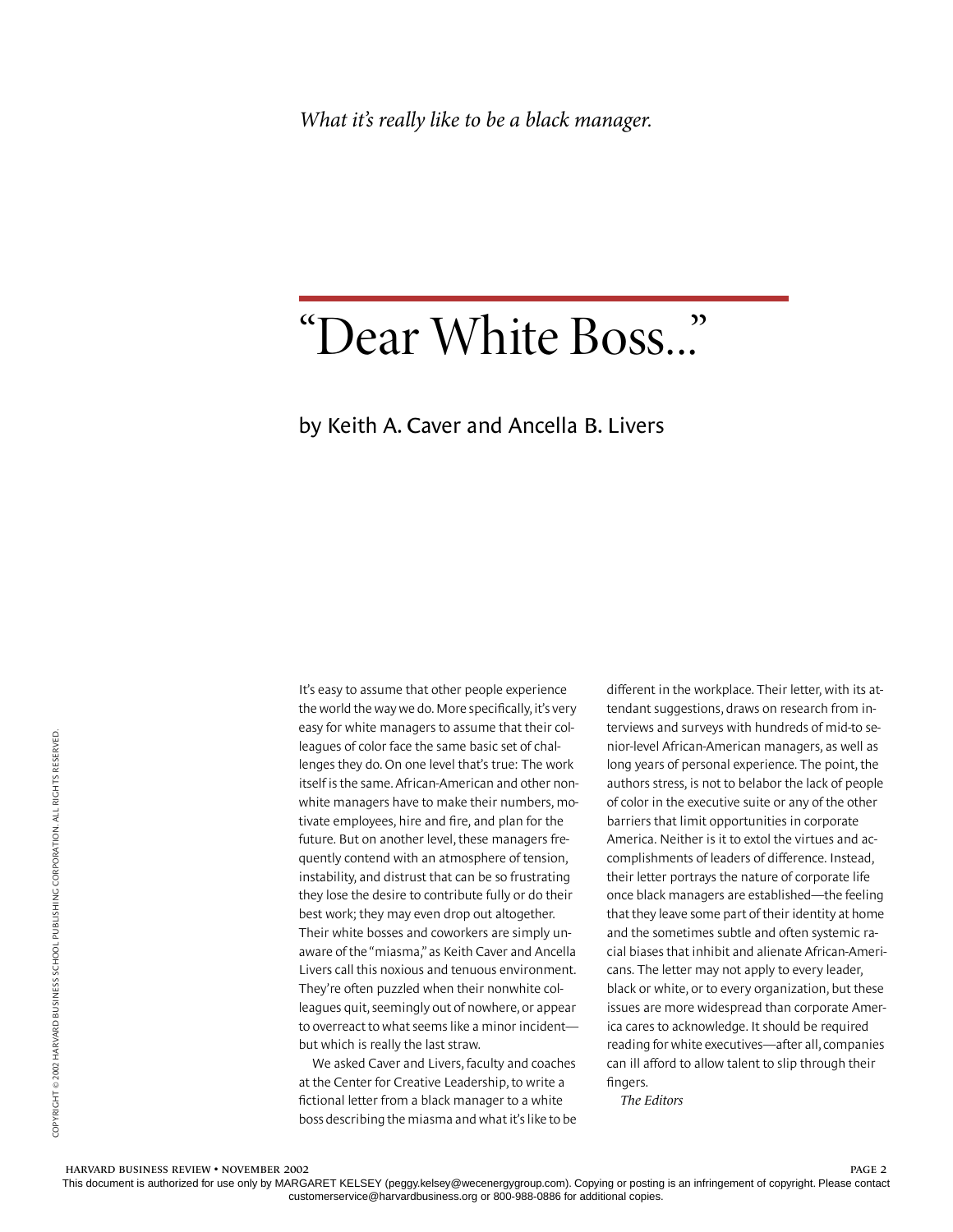Do you remember that first managementteam offsite I attended shortly after I came on board? You wanted to introduce me to the key decision makers—the people I'd need to know in my job as director of strategic planning. I appreciated the exposure, and, after the introductions and the requisite banter, I settled in to observe the team's dynamics and get a sense of the culture. As a new employee, I didn't expect to participate much in the conversation, although I was prepared to answer the occasional question about a particular strategy or offer any insights from my experience that might be relevant. Instead, I got a barrage of questions about issues related to diversity what I thought about some new HR initiatives, why Brian and Matthew can't get along, why Diane left the company, and on and on in that vein.

I answered the questions as best I could— I was a newcomer, after all, and wanted to be polite—but I went home feeling pretty demoralized. Despite my 15 years of experience, despite my solid track record, my new colleagues appeared to have little interest in my business expertise. Instead, they seemed to have assigned me some special role: official interpreter of minority concerns for the organization.

You may be wondering why I'm bringing this up after all these years—years that have been by many accounts rewarding for me professionally and for the organization as a whole. It's because on that day, and on so many days before and since, I've been made to feel that my white colleagues and bosses don't see my talents and accomplishments; they see only the color of my skin. I've wanted to write this letter for some time now, because despite all outward appearances I am not entirely happy, and at times my work suffers for it. In fact, when I look at my experience and that of my African-American colleagues, and then look at my white colleagues in this company and at you, one thought keeps resonating in my mind: It must be good to be king.

OK, that's unfair. I don't mean it as an insult. I'm quite sure you don't feel like a king and may, in fact, think it's misguided or even ungrateful of me to harbor such thoughts. I know you're operating under significant pressures—to keep our division solvent, to stay abreast of current trends, and to be fair and aboveboard in your personal interactions and

business dealings, just to name a few. You've been a good boss. I've learned a lot from you, and I've gotten my promotions and raises. And that's the devil of it. Everything looks fine, but it isn't.

Just as members of the royalty in medieval Europe were often shielded from the stark realities outside their castle walls, I believe you are in some ways blind to what is happening outside your office door. I truly believe you don't know how frustrated I often am—how frustrated we African-Americans often are—by the lack of acknowledgment or apparent understanding of how our experience in the workplace differs from yours, and how it affects not just our own morale but the health of the organization overall. Have you noticed that the turnover rate for blacks is significantly higher than it is for our white counterparts? Have you stopped to consider why?

You and I both want this company to succeed. Therefore, I want to find a way for us to work together better, and I don't think we can do that unless I can be honest with you. Now, I suspect you're thinking that you've got a few honest things to say to me as well. That's fair. If we're trying to create an open dialogue, it's got to be two-way.

But that's another letter. For now, I'd like to describe to you the miasma that surrounds black managers in our everyday work lives and help you understand how it can erode my productivity and our relationship in insidious ways. I'm going to give you some examples, although I'm wary of doing so because each story, taken in isolation, may seem trivial. But please understand that I could go on and on. I could give you hundreds of examples—things that happen to me and my black colleagues and friends every single day. It's the cumulative effect that wears us down.

All I ask is that you test your assumptions after you read what I have to say. I promise to test my own. Then, maybe we can start a dialogue. At the very least, we'll understand each other better. And perhaps, with some work, we'll both be able to change some of the behaviors that prevent us from being true colleagues.

#### **"I Feel Alienated..."**

It may surprise you to learn that I often think you can't see past the color of my skin. We have a good working relationship, so why

**Keith A. Caver** is the group director of client and assessment services and **Ancella B. Livers** is a manager of individual leader development at the Center for Creative Leadership in Greensboro, North Carolina. They are the authors of Leading in Black and White: Working Across the Racial Divide in Corporate America (Jossey-Bass, 2002). They can be reached at [caverandlivers@](mailto:caverandlivers@leaders.ccl.org.) [leaders.ccl.org.](mailto:caverandlivers@leaders.ccl.org.)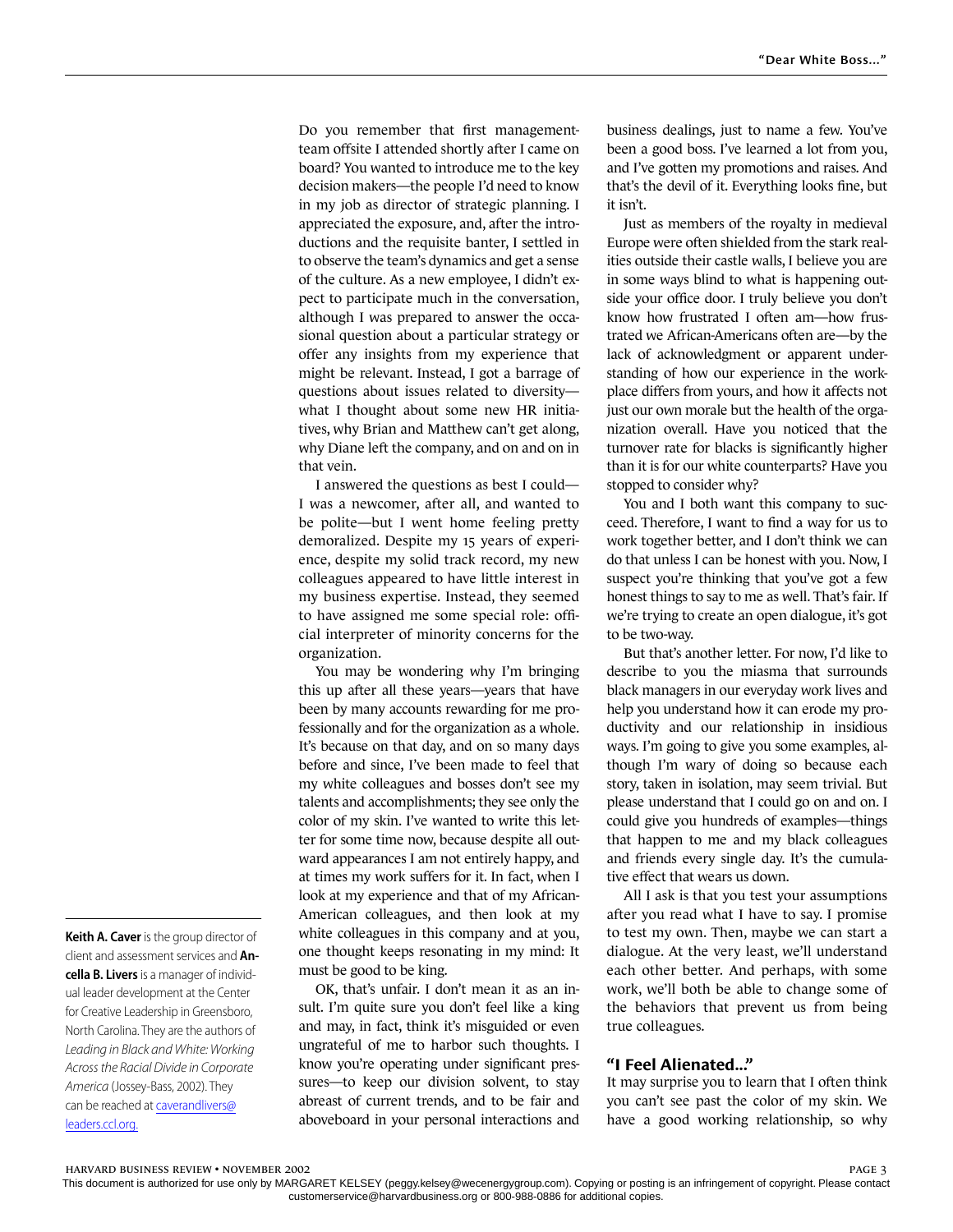would I say such a thing? I'll bet you don't remember the time when you pinned me to the wall trying to get an explanation for Jesse Jackson's perceived misdeeds or (much earlier in our relationship) the O.J. verdict. How am I supposed to know? I can't explain Clarence Thomas. By the way, how do you account for some of Bill Clinton's questionable behavior? And what about Timothy McVeigh? I know these questions are unfair; we should be able to talk as two individuals about business, current events, and other topics that interest us, without race-based judgments. And yet, you seem to hold me accountable for explaining the actions of other black people as if I had some personal knowledge or culpability. It makes me feel like you don't see me for who I am; it makes me feel alienated from you, from this company.

It isn't just you. Look back to that day at the management offsite, when the members of the executive team saw me not as a seasoned strategist but as an authority on race relations in the company, even though I had just started and barely knew the players. And do you remember when you, Jim, and I had lunch in the corporate dining room, not long after the offsite? As I placed my tray on the table, Jim surreptitiously pointed to a table of four African-Americans who were having lunch together and said, "Can you tell me why all of the blacks are sitting together?" I was momentarily taken aback by his question. Not only was I sitting with him, a young black woman was sitting alone at another table. Clearly, all the blacks weren't sitting together. I managed to reply, "I don't know, but I've been wondering why all the white people are sitting together."

It may have seemed like a harmless question to you, but it struck a nerve. If Jim hadn't focused on the few black employees in the room, he might have noticed that the vast majority of the 60 or so patrons eating lunch that day were white, and, with the exception of you and Jim, all the whites were sitting with each other or alone. The blacks were doing the same thing the whites were doing having lunch with friends and colleagues. We have the same need for socialization and acceptance that you do. Perhaps more, because for us the workplace is often an uncertain and tumultuous place, in ways you don't see. Unfortunately, rather than enjoying real conversations with our nonblack colleagues, we are

often taken off guard by awkward jokes or slips of the tongue—leading us to wonder if these comments betray underlying feelings or assumptions about African-Americans in the office.

And I'll tell you another story—an incident I didn't mention to you when it happened, because I was too frustrated and thought you might think I was overreacting. One weekend I went to the office, in my normal, casual weekend attire, to finish up a report you needed to review on Monday. In the lobby, I had the strange feeling I was being watched and turned around to catch the weekend security guard staring at me. Although a few people were milling about and others were going (apparently) to and from their offices, I seemed to be the only one commanding special attention. Before getting into the elevator, I was stopped by an informally dressed young white man who in a stern voice asked to see my identification. This man was not even the security guard. He was someone who worked on a different floor from me, and I didn't recognize him. Please understand, I had worked here for two years, but because I was out of context, he assumed I was a thug. You might chalk it up to an honest mistake, but I can assure you he hadn't challenged any of the white people entering the building, nor had I demanded *his* ID.

Now, when I go into the office on weekends, I make sure to put on khakis and a polo shirt and when I look at my white colleagues coming in wearing jeans or jogging suits, I feel my resentment growing. What's more, this type of experience is so common that many blacks have nearly given up on getting our white colleagues to see us as nonthreatening. Little wonder so many of us remain alienated. Little wonder so many of us leave in search of greener pastures—a place where we can be accepted for who we are as contributors and team members.

#### **"I'm Not Sure You Believe in Me..."**

I've said that, at times, I don't think you can see past my skin color. To be honest, I also think you sometimes make judgments about me—usually not intentionally—based on a set of historical and cultural preconceptions. Practically speaking, this shows up in the expectations you and other white managers have for black employees. Those expectations aren't just demeaning; they can limit our ability (and

*Each story, taken in isolation, may seem trivial. But it's the cumulative effect that wears us down.*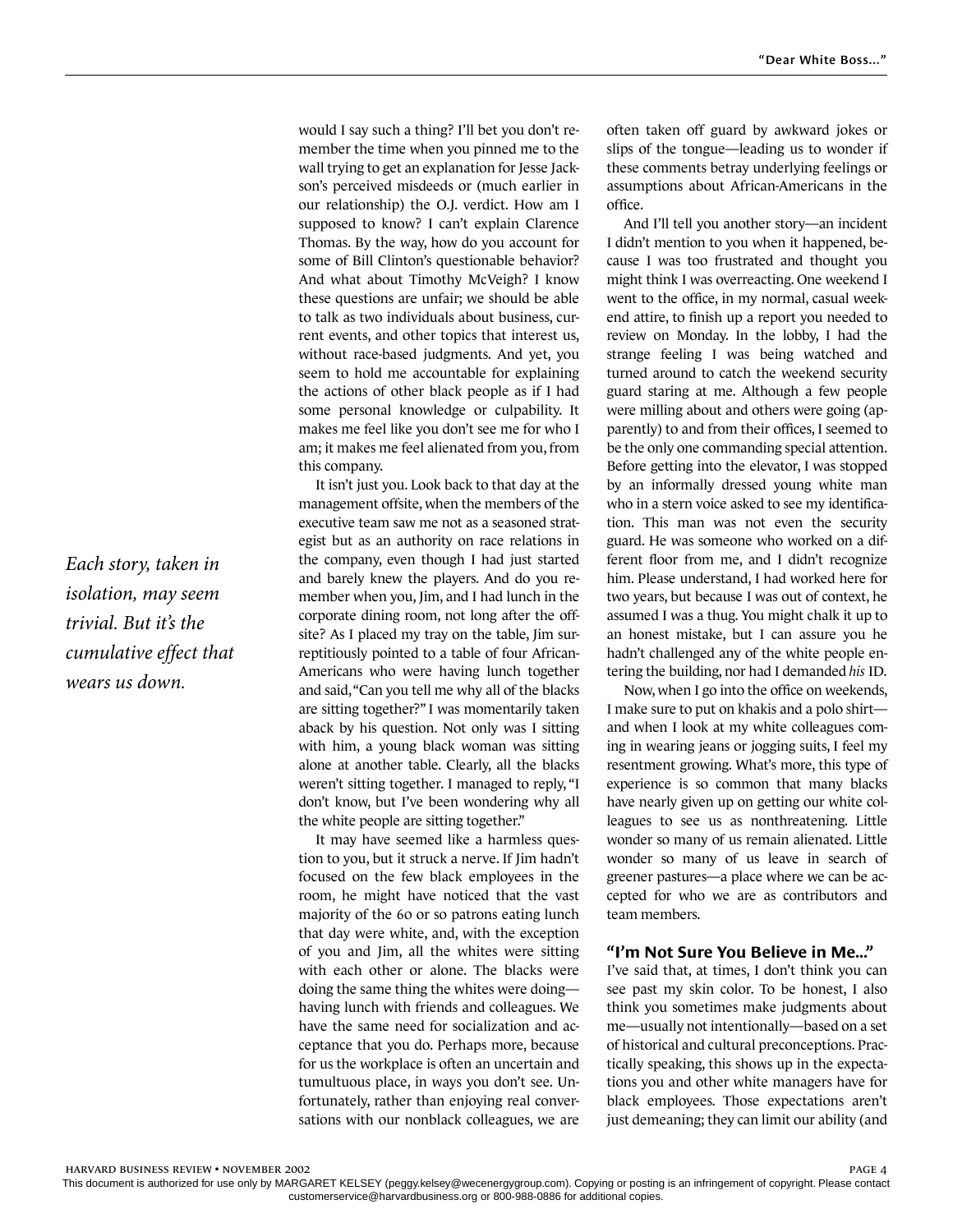our will) to contribute.

Do you remember when Robert, our black marketing director, hired Marie, also an African-American? Marie had worked in the marketing field for more than 15 years and had won three national awards. Her work was innovative and exciting, and she was by far the best candidate of the four Robert interviewed. Things became complicated, however, because Robert had also recently promoted a black man into a position of authority. Like Marie, this manager was clearly the best qualified of candidates. After hiring Marie, Robert began to hear whispers in the halls—suggestions that he was building his own little "ghetto fiefdom"—and before long one of his white colleagues came up to him, slapped him on the back, and said with a laugh, "So white people aren't good enough for you?"

Robert did his best to ignore the comments, but what really got to him was that his boss suddenly seemed to take a greater interest in the details of his group's work—asking for reports and updates he'd never needed when Robert's team was primarily white. Subtly, his boss was letting him know that at some level he expected the team's performance to drop. As we talked later, Robert explained that his frustrations came less from being questioned or joked with than from knowing his department's as well as his own credibility was now suspect. Consequently, he said, on top of his ordinary work he was going to have to expend significant energy managing his white colleagues' perceptions if he or his two new managers were to have a chance of succeeding. And the stress took its toll—his group has done outstanding work, but, as you know, Robert recently gave his notice. I wouldn't be surprised if he took Marie with him. He told you he's leaving for an exciting new opportunity; he told me he's worn out by the need to constantly defend his department.

The ribbing that Robert took may have been intended as humor, but it feeds the perception among blacks that our white bosses don't really believe in us. Here's another story for you. A black female reporter told me about a startling but open conversation she had at a convention with the CEO of a news media company. Seeking to gain greater insight into the industry, she queried him off the record about his views and hiring practices regarding blacks. He replied that he was

afraid to hire black leaders because, he said, "If I fire them, they will sue me." Do you think people hired under such circumstances are really given the opportunity to succeed? I don't. Do you think our white counterparts are scrutinized for positions based on the preconceived idea that they will fail? No, I don't think so either. How can we possibly succeed in an environment where our new bosses have already thought about what's going to happen when they have to fire us? I think stereotypes based on fear that have festered into "fact" are what's behind this behavior.

And no matter how successful and senior we are, we're never immune to these stereotypes. One of my dear, and very talented, black friends was recently hired as a senior vice president for a major financial institution. With the exception of a few initial interviews and meetings, she did not set foot in the new organization until her first day at the office. As she emerged from the elevator, she was abruptly greeted by a white male who directed her to a small cubicle and asked her to quickly put her things away as they were expecting a new senior officer to arrive shortly. In mock obedience, she went to the cubicle and set her box down, only to return and inquire about the rest of her shipment that had been sent previously. As he stared at her in confusion, she smiled and continued, "Quite frankly, I don't believe all of my things will fit in this cubicle." She told me she almost felt sorry for the man as recognition of his error seemed to be slowly reflected in his face first by embarrassment and then by terror. He launched into an awkward and confused explanation of how they were also expecting a new administrative assistant, and how he had mistaken her...and then he fell silent. Instead of berating him, my friend simply smiled and said, "I understand. However, when the new assistant arrives, I hope that you will be far more gracious in welcoming the new member of our team."

These may seem like extreme examples, but my black colleagues and I run into this type of preconception all the time. Every day. It's discouraging, but it also has practical implications for what I and other African-Americans can accomplish. Research suggests that you're more likely to put me into an assistant director's position, even though I'm fully qualified for the director's role. Research also shows that mentoring is particularly important for blacks, yet

*The executive team saw me not as a seasoned strategist but as an authority on race relations.*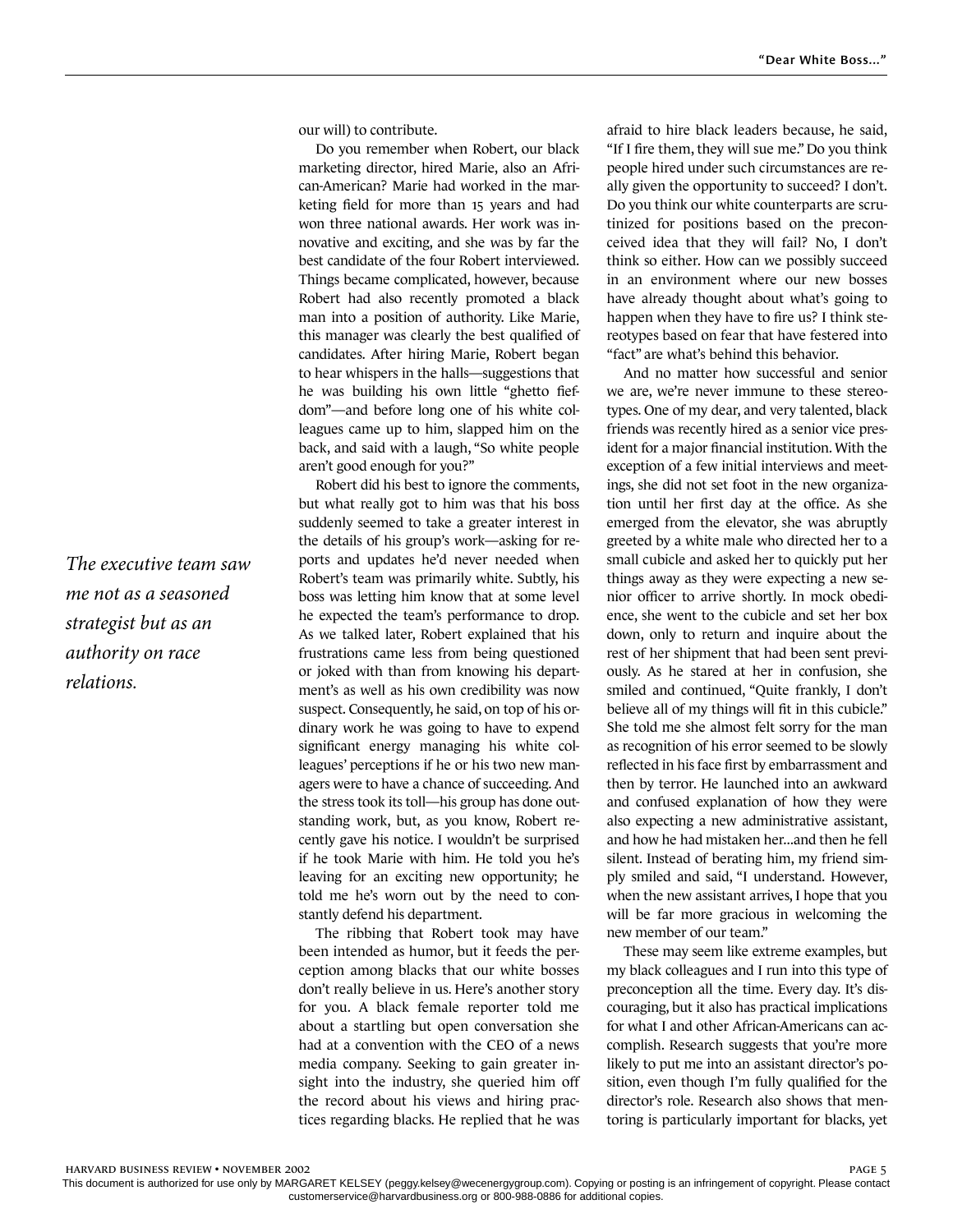people choose to mentor others who look like them, making it difficult for us to find mentors. What am I asking you to do? Consider mentoring me, even if I don't look like you. Consider me for that vice president's job. Give me a chance at the most technical and operationally critical roles, rather than limiting me to administrative positions. Give me credit for the ability to make good, rational business decisions. And draw your conclusions about my abilities based on my track record, not on the color of my skin.

#### **"I Don't Fully Trust You..."**

This might be the hardest thing I have to tell you, because we've worked together for many years and have accomplished a great deal in that time. But to be honest, our relationship goes only so deep because I feel I can't fully trust you. Here's a story for you. A black friend of mine, James, was at a business dinner with a colleague who may have had one glass of wine too many. "Before I knew it," James said, "my colleague was telling me about how blacks get too many breaks and how most of us aren't smart enough to be in executive positions. This is someone who considers himself my friend. This is someone who's dealing with clients, peers, direct reports—some of whom are black or at least not white." At this point in his story James stopped and just looked at me for a moment. "I got through that meal, and I never let on what I thought. I have never forgotten that dinner, though, and I will never trust that man. I'm always professional with him. But I don't share more than I have to, nor do I deal with him if I can get around it."

That story has implications for both of us. The pervasiveness of experiences like James's takes a toll on African-Americans: It slowly eats away at our ability to trust the people we work with. Whether you, personally, exhibit these behaviors or attitudes is less important than the fact that experiences such as this make blacks wary of encounters with our white colleagues. Furthermore, our mutual history in this country and the way our different experiences currently manifest themselves in the workplace often impair my trust in you. Like James, I don't let you know about it—I can't afford to. What's more, James and I aren't alone. My own uncle, who had a long and successful career in corporate America, told me before I started work, "You have to be careful bestowing your trust; your white managers will treat you differently, no matter how well you do." I know times have changed, but I don't know if they've changed that much, as I often find myself being cautious around some of my white colleagues. This feeling that we need to guard ourselves, and the extra work that it takes to discern our true friends, creates significant additional stress for us.

Do you think the impaired trust and chronic stress that African-Americans feel might be contributing to the difficulty of retaining black employees? Because we often don't trust you, or, it seems, you us, is it possible that blacks don't feel free to fully (or openly) contribute? Do you think James's "friend" will appropriately use or develop the talents of his African-American direct reports? And do you think that our mutual distrust allows us to have solid interpersonal and working relationships? I'd say it means we're not likely to be as efficient or as effective as we could be. I'd say that some of us are reluctant to take risks we probably should take, because we don't think you'll support us if we make a mistake.

#### **"Race Is Always with Me..."**

I suspect that by now you've picked up one of the main points of this letter. Differences really do matter, although they may matter in ways you probably didn't expect. One of the big ways they matter is that race is always with us. As a friend of mine said recently, "I don't think a day goes by that I'm not reminded that I'm black." Another friend once recounted a minor, but daily irritation she had to contend with early in her career. "I used to work in a place that was pretty mono-ethnic," she told me. "And at my job you were expected to wear stockings. But the town I lived in didn't have stockings the shade I needed. I had to have my mother send them to me. I always thought of it as a mini–Berlin airlift." As you read this, you probably think that this is such a small thing it needn't be shared. You might go on to suggest that if that's all the inconvenience race causes, we should consider ourselves lucky. Well, I know it's a small thing. But it isn't something you have to think about. And more to the point, it's just one of many small—and large—things we cope with, day after day.

Difference itself is not a bad thing. Research shows that heterogeneous groups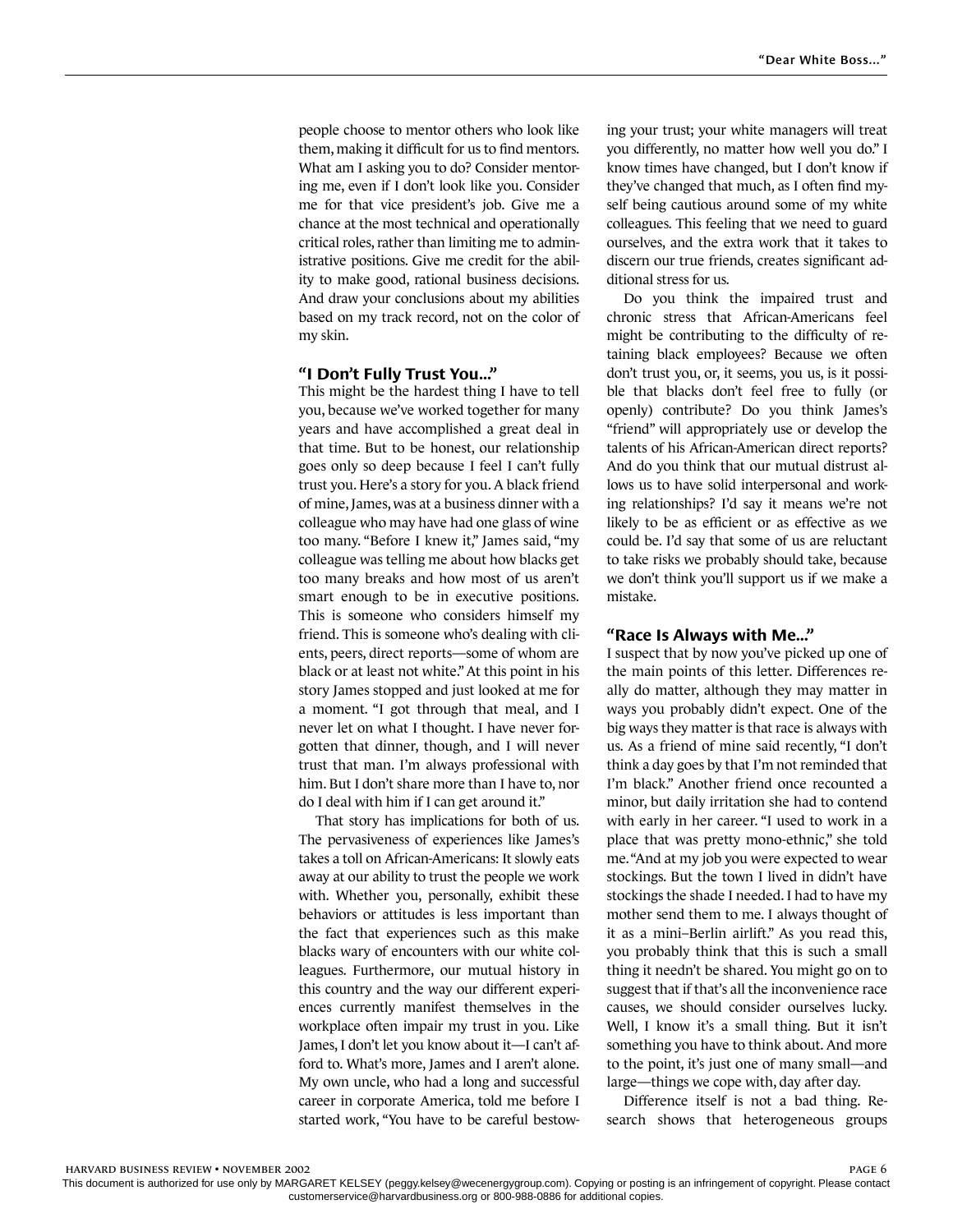make better decisions than do homogeneous ones. Diverse groups also tend to have better problem-solving skills, are more creative, and deal more effectively with complex challenges. And with the increasing globalization of business, we need to be able to relate to numerous ethnic and racial constituencies. But because so many organizations manage difference poorly, they may not be reaping the benefits diversity can bring. I don't want us to continue making that mistake.

So, what do we do? There's no easy fix. We're confronting deep-seated, complex, and highly personal attitudes and assumptions but opening a dialogue is a good first step. I think we have to be willing to ask ourselves uncomfortable questions and be prepared to deal with some difficult answers. At my last company, one of the vice presidents brought the entire senior management team together for a half-day session with five African-American managers, with the goal of putting some of these issues on the table. She stressed that the meeting was to be a safe environment and was respectful and candid throughout. Even with her comments, the meeting got off to an awkward start, but in the end everyone had a chance to ask questions and express their concerns. The senior team came to see that the experience of African-Americans at this company is different from that of whites. And frankly, my black colleagues and I saw that at times we need to drop our guard. We came to see how some of our own experiences and baggage led us to perceive actions differently than they were intended. While I can't say everything was perfect after that meeting, we did arrive at a shared understanding and developed something of a shared language for addressing difficult issues or communication lapses on the spot.

There are other ways to build awareness. My cousin, a product manager for a large manufacturer, told me about a new initiative at her company. Each member of the management team belongs to a racially diverse "learning circle," composed of three or four people who have been charged with studying and exploring issues of difference in the workplace. Periodically, the circle meets to discuss what they've learned and how it might apply to them and the company. It's just a beginning, but at least they've begun to uncover some difficult issues, and that's the first step in tackling them.

• • • I like working here. I believe in the company, in our products, and our future. But I have options, and so do my colleagues of color. This isn't a threat; I simply want you to know that I'm here because I choose to stay. I want our company to succeed, and I want to succeed along with everyone else. I'm an invested and involved partner, and I wish you could see that, in the same way that I wish you could see the miasma that muddies the work environment for me and other African-Americans. Right now, you probably can't see it, but I can tell you about it—and I hope you'll consider this letter an invitation to begin a conversation. And maybe in the future you'll see it for yourself. At any rate, thanks for listening.

Reprint [R0211E](http://harvardbusinessonline.hbsp.harvard.edu/relay.jhtml?name=itemdetail&referral=4320&id=R0211E)

To order, see the next page or call 800-988-0886 or 617-783-7500 or go to [www.hbrreprints.org](http://www.hbrreprints.org)